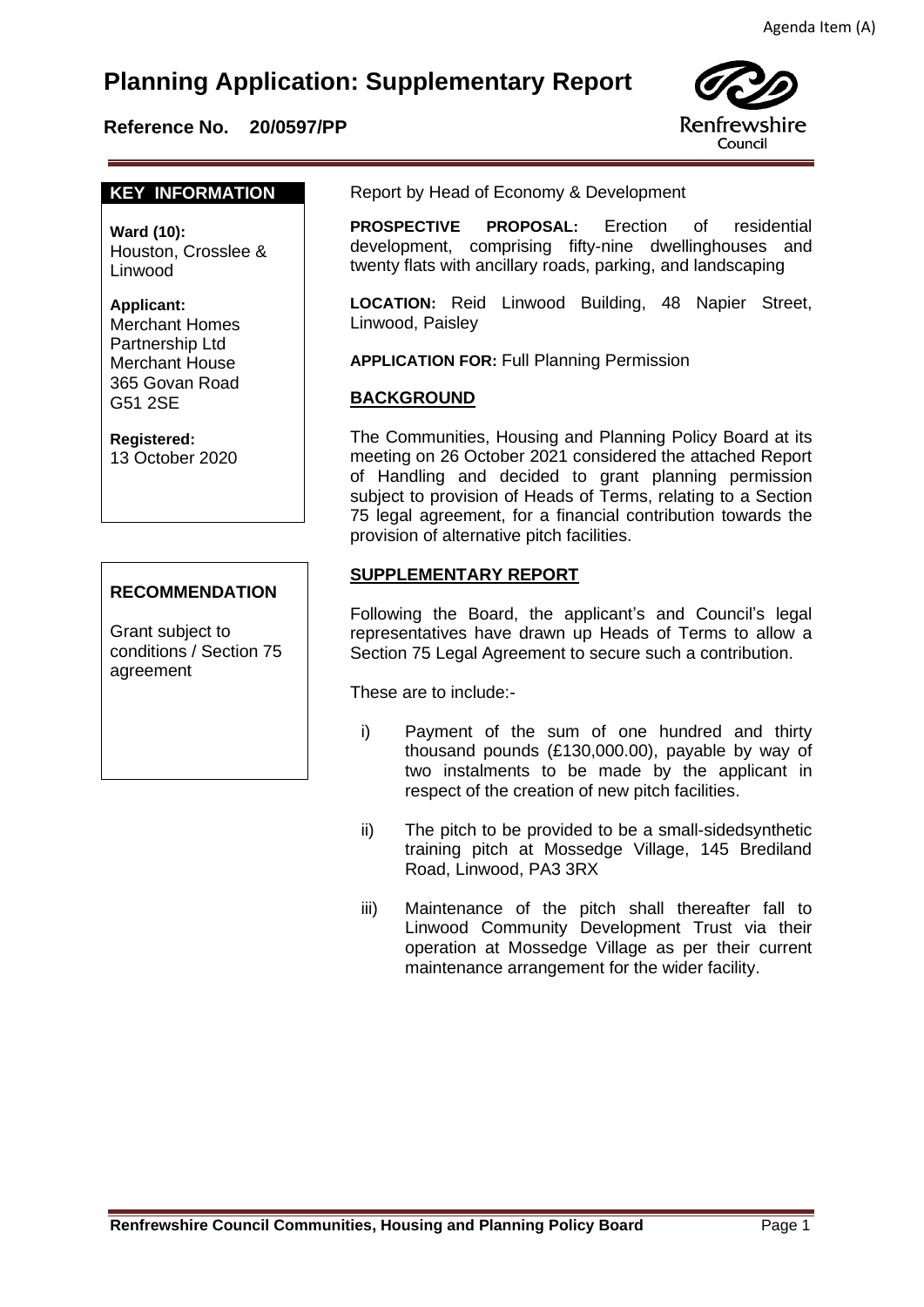## **Planning Application: Supplementary Report**



**Reference No. 20/0597/PP** 

# **CONCLUSION & RECOMMENDATION**

It is considered that the additional information provided is sufficient to recommend that planning permission be granted subject to conditions and the conclusion of the Section 75 agreement. For clarity the recommendation with reasons, conditions and S75 obligations are set out below:-

#### **Reason for Decision**

The proposal accords with the provisions of the Development Plan and there were no material considerations which outweighed the presumption in favour of development according with the Development Plan.

A Section 75 agreement requires to be concluded to secure financial contributions in relation to open space provision.

#### **Conditions**

- 1. That no development works shall commence on site until the applicant submits for the written approval of the Planning Authority:
	- a) a Site Investigation report (characterising the nature and extent of any soil, water and gas contamination within the site); and, if remedial works are recommended therein
	- b) a Remediation Strategy and Implementation Plan identifying the proposed methods for implementing all remedial recommendations contained with the site investigation report prepared in accordance with current authoritative technical guidance.

Reason: To ensure that the site will be made suitable for its proposed use.

- 2. Prior to commencement of use of the facility hereby approved, the developer shall submit for the written approval of the Planning Authority:
	- a) a Verification Report confirming completion of the works specified within the approved Remediation Strategy and Implementation Plan; or
	- b) where remediation works are not required but soils are to be imported to site, a Verification Report confirming imported materials are suitable for use.

Reason: To demonstrate that works required to make the site suitable for use have been completed.

3. Prior to the commencement of any development works on site, the developer shall submit for the written approval of the Planning Authority a noise assessment to determine the impact of noise sources on the development. The noise assessment shall be undertaken using appropriate methodology and taking cognisance of the quantitative and qualitative means of assessment, as described within the Scottish Government's Technical Advice Note: Assessment of Noise. Appropriate mitigation shall be included as part of the noise assessment. The quoted levels shall be achieved as described, unless otherwise agreed in writing with the Planning Authority.

Reason: In the interests of residential amenity.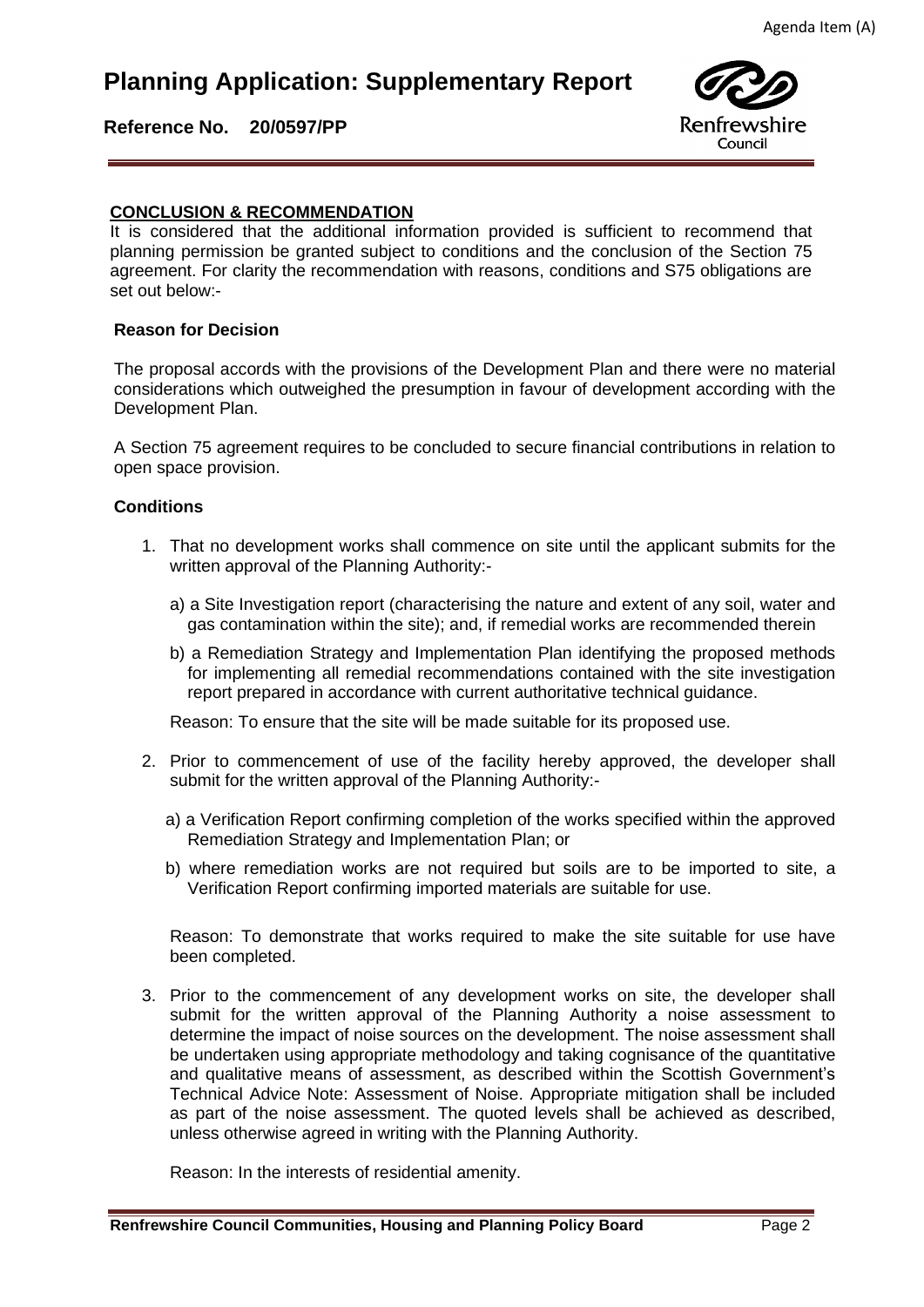4. That before development starts, full details of the design and location of all fences and walls to be erected on the site shall be submitted to, and approved in writing by, the Planning Authority.

Reason: These details have not been submitted.

5. Prior to the occupation of each dwellinghouse hereby permitted, all boundary treatments associated with the dwellinghouse, approved under the provisions of condition 4 shall be erected;

Reason: To safeguard the amenity of future residents.

6. That before any development of the site commences a scheme of landscaping shall be submitted to and approved in writing by the Planning Authority ; the scheme shall include:- (a) details of any earth moulding and hard landscaping, grass seeding and turfing; (b) a scheme of tree and shrub planting, incorporating details of the number, variety and size of trees and shrubs to be planted; (c) an indication of all existing trees and hedgerows, plus details of those to be retained, and measures for their protection in the course of development, and (d) details of the phasing of these works.

Reason: In the interests of the visual amenity of the area and to avoid endangering the safe movement of aircraft and the operation of Glasgow Airport through the attraction of birds and the increase in the bird hazard risk of the application site.

7. That prior to occupation of the last dwellinghouse within the development hereby permitted, all planting, seeding turfing and earth moulding included in the scheme of landscaping and planting, approved under the provisions of Condition 6 above, shall be completed; and any trees, shrubs, or areas of grass which die, are removed, damaged, or diseased within 5 years of the completion of the development, shall be replaced in the next planting season with others of a similar size and species.

Reason: In the interests of amenity.

8. Notwithstanding the permission hereby given, no construction works shall take place on site until the developer confirms in writing to the Planning Authority that a connection to the public sewer for foul drainage has been achieved.

Reason: To ensure adequate drainage from the development.

9. Prior to the occupation of any dwelling hereby approved, the developer shall provide traffic calming measures on Napier Street from the junction of Dunlop Street to the development site. The traffic calming shall incorporate pedestrians crossing facilities where possible, and extend the give way line for Napier Gardens to improve sightlines.

Reason: In the interests of traffic and pedestrian safety.

10. Prior to the commencement of any construction works on site, the developer shall provide for the written approval of the Planning Authority a Construction Traffic Management Plan with robust measures to minimise the impact of the construction phase.

Reason: In the interests of traffic and pedestrian safety.

11. Prior to commencement of any construction works on site, the developer shall submit for the written approval of the Planning Authority, full details of the Locally Equipped Play Area (LEAP) to be provided within the curtilage of the site.